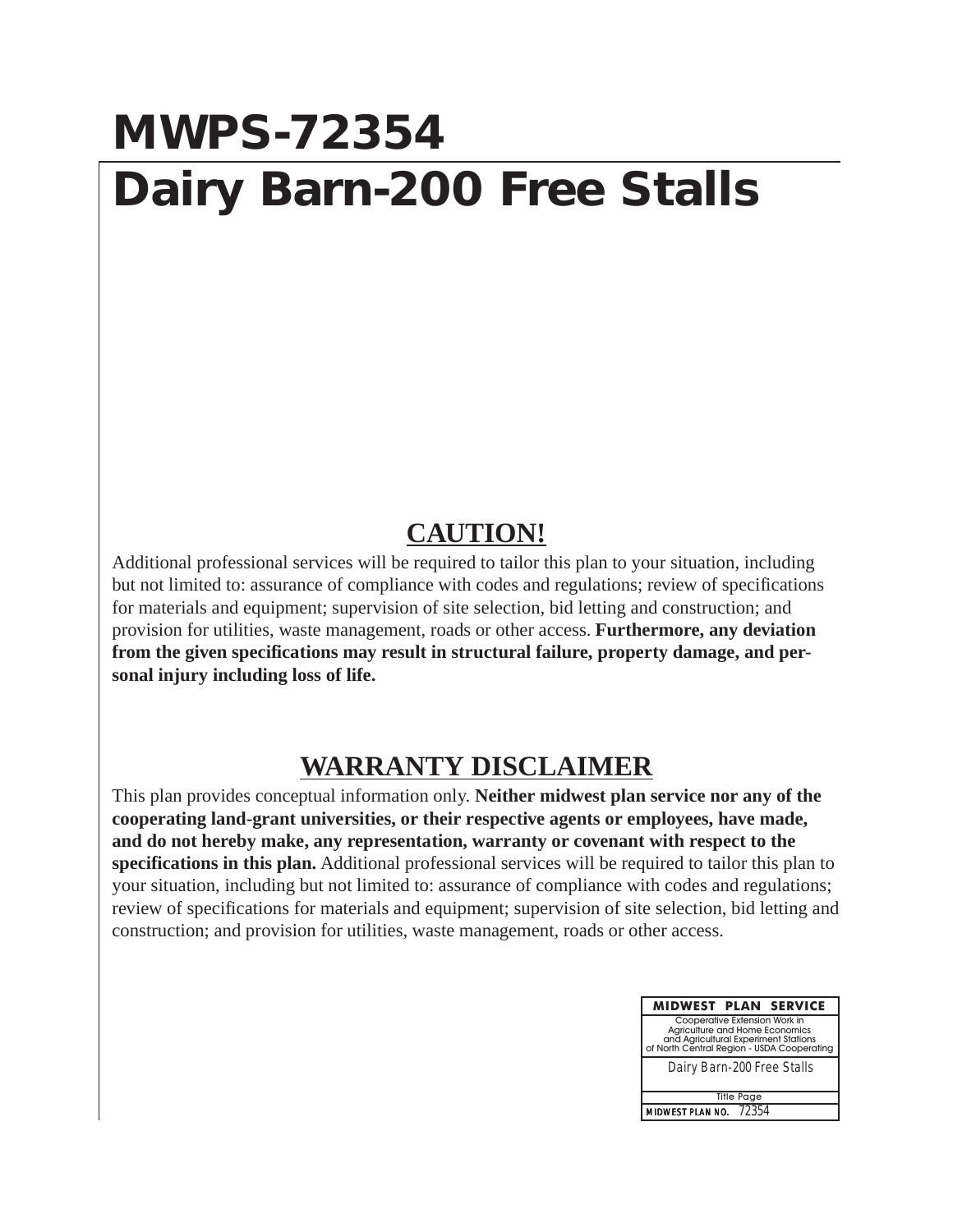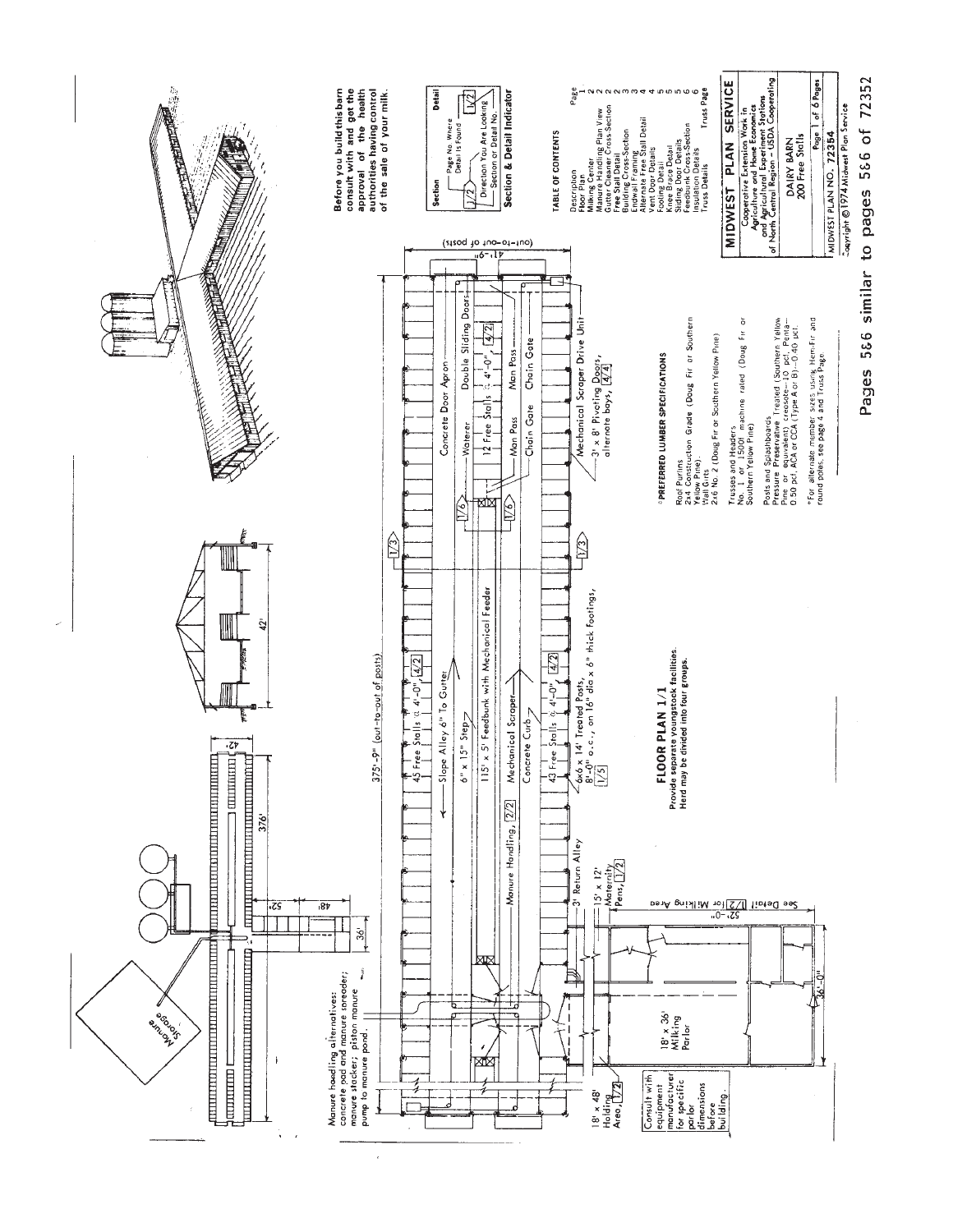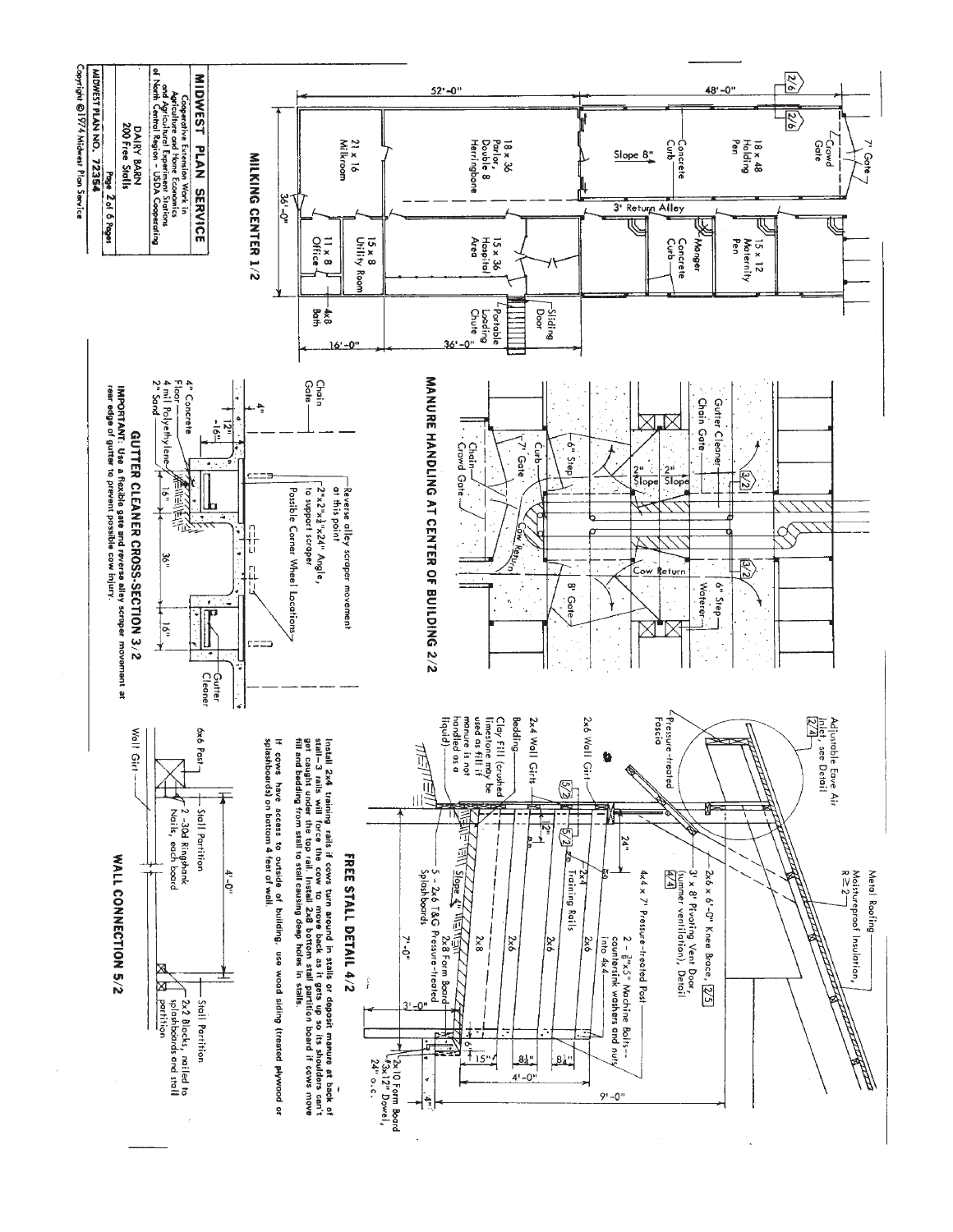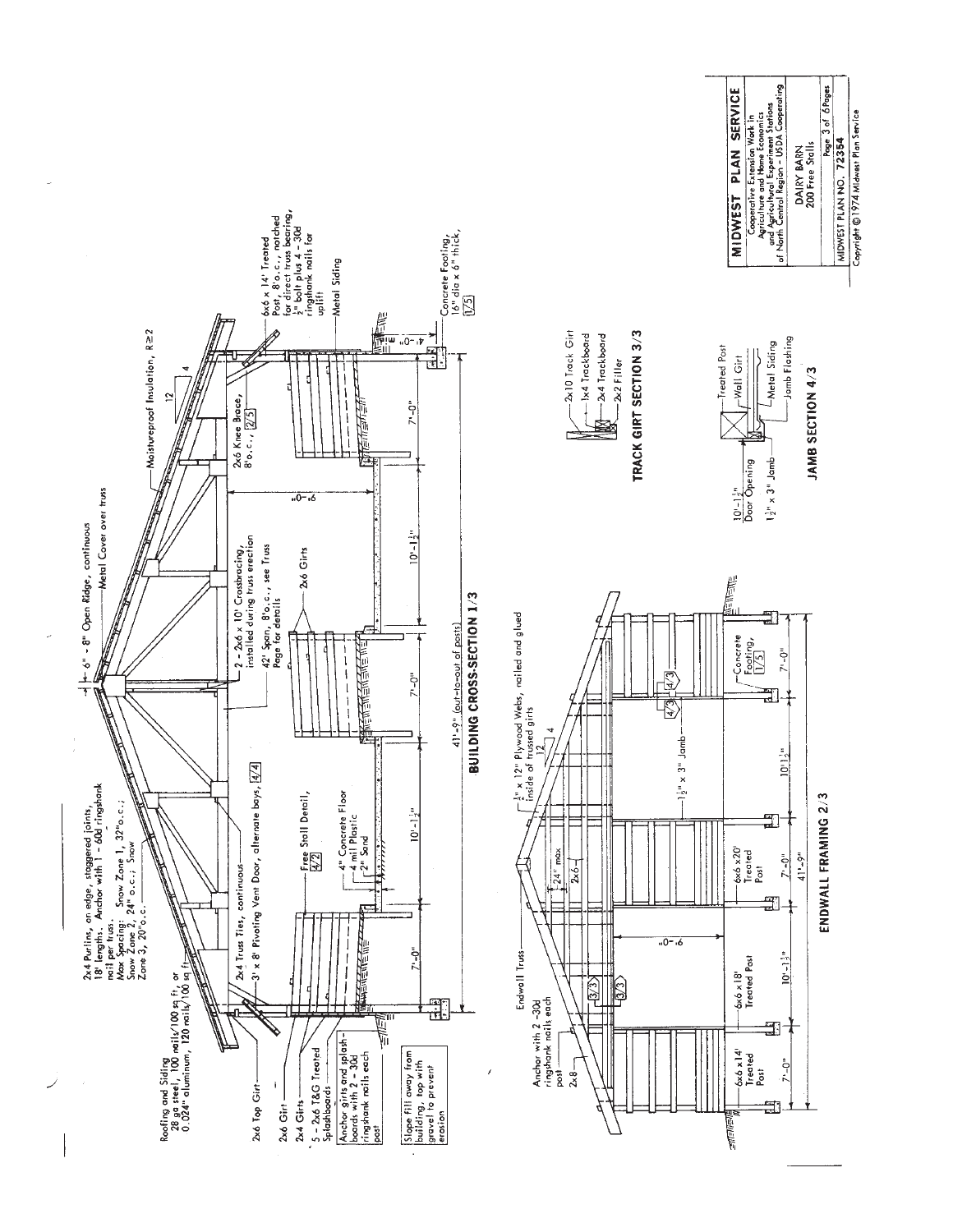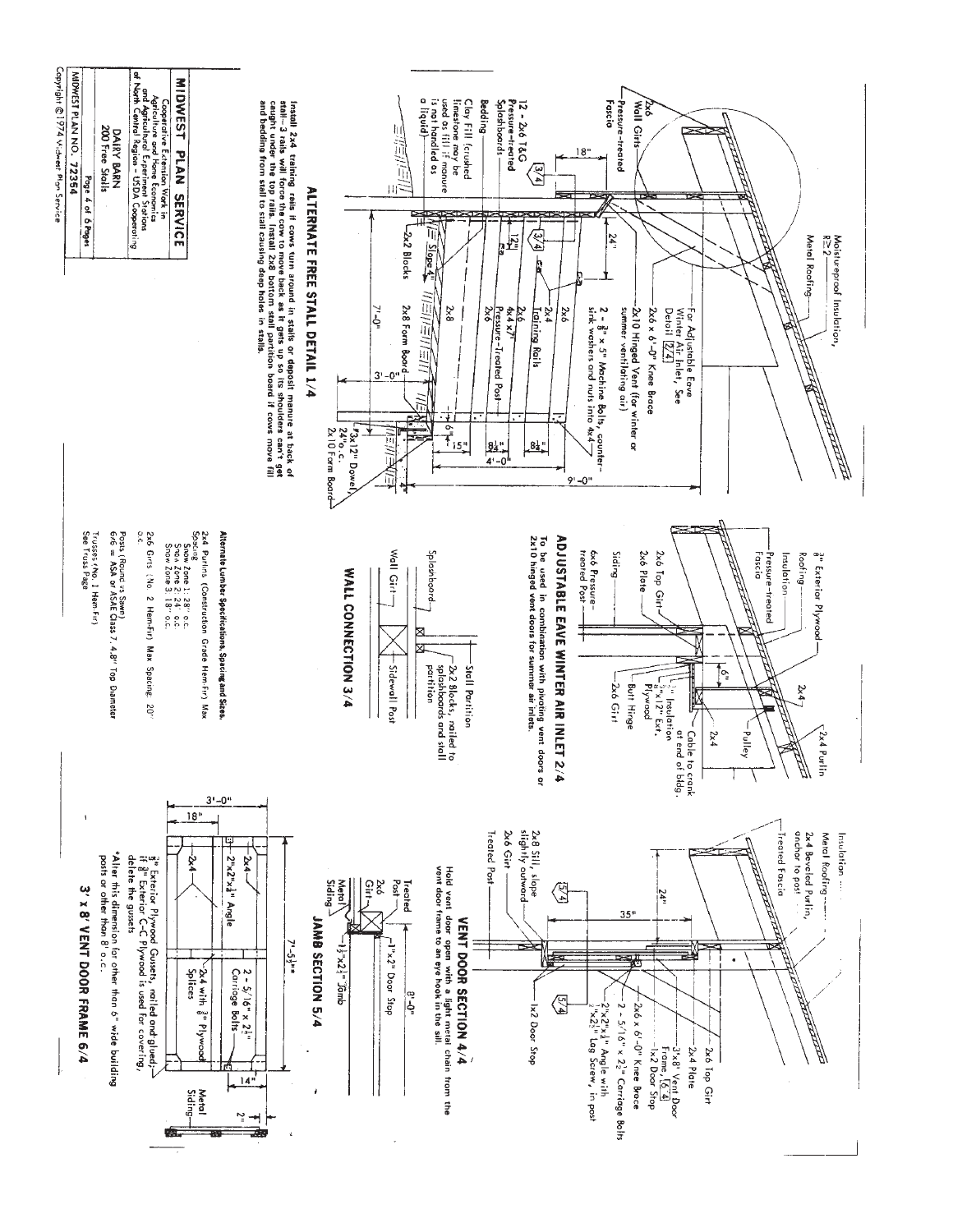

Ð  $\frac{1}{\sqrt{2}}$  $\circledR$  $\sqrt{5}$ 

 $2x2$  Filler $-$ 

-Track Girt or Girder

Metal Siding

-1x4 Trackboard 2x4 Trackboard -30d Ringshank Nails

— Sealing Floshing, at<br>center crack on one<br>door panel -30d Ringshank<br>Nails  $3 - 2x4$  Plate Metal Siding - Metal Siding DOOR TRACK ASSEMBLY 1/5 -Flashing

30d Ringshark Nails

2x4 Girt

Extend flashing around uprights and nail to girts and UPRIGHT SECTION 2/5 uprights.



Copyright ©1974 Midwest Plan Service